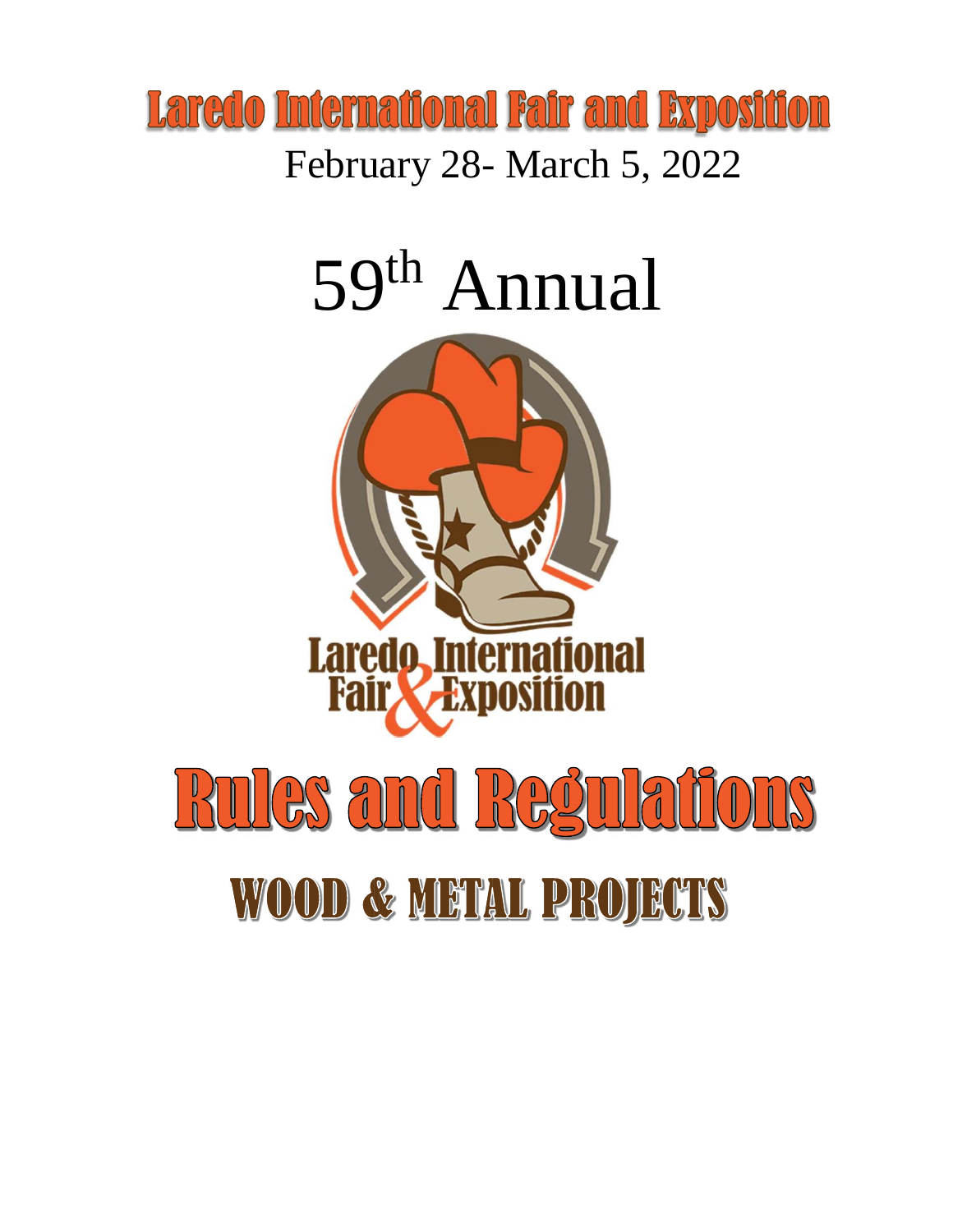# METAL & WOOD PROJECTS GENERAL RULES FOR 2022

#### **Entry Card Closing Date is Friday, January 28, 2022, by 5pm. \*No Group/Club Projects\***

#### **1. FAIR DATES LIFE 2022** - February 28, 2022 – March 5, 2022

#### **2. SCHOOL STATUS & ELIGIBILITY FORM**

Students who have graduated, dropped out of school, are enrolled in a Disciplinary Alternative Education Program (DAEP) or a Justice Juvenile Alternative Education Program (JJAEP), or are not enrolled in school in Webb County are ineligible to participate.

In accordance with Texas Education Agency and local public school board policies, L.I.F.E. will require all 4-H and FFA exhibitors to submit a house bill 72 form/eligibility form; all other participants must comply with L.I.F.E. eligibility form. Form must be submitted to the L.I.F.E. office by CEA/AST on or before **Friday February 11, 2022**. ANY EXHIBITOR THAT DOES NOT SUBMIT FORM BY DEADLINE WILL BE DISQUALIFIED FROM PARTICIPATING IN ANY L.I.F.E. ACTIVITIES. 4-H House Bill 72 form does supersede the L.I.F.E. eligibility form and must still be turned in to 4-H extension office.

- **3. THANK YOU LETTERS** All thank you letters must be submitted to L.I.F.E. office by the second Friday in May **(May 13, 2022).** Late submissions will be accepted after the deadline through the second Friday in June **(June 10, 2022);** and a 10% late fee will be assessed. After this time, Exhibitor forfeits all funds and funds will be allotted for L.I.F.E. scholarship fund.
- **4. ENTRIES** The exhibitor must indicate a minimum value of the project on their exhibitor card which will be utilized for the silent auction. All entries submitted will compete for placement.
- **5. ONLINE AUCTION** All agriculture mechanic projects will be placed in an online auction, with reserve, starting **Monday February 28, 2022 - Saturday, March 5, 2022.** All projects placing Grand and Reserve Grand Champion will be on display at the live auction on **Saturday March 5, 2022.**
- **6. UNSOLD PROJECTS** All entries that do not receive the reserve value placed on the exhibit card, will be picked up by the exhibitor at dispersal.
- **7. LAREDO COLLEGE SCHOLARSHIP** \$3,000 awarded in scholarships. \$1,000 scholarship prize to Metal Grand Champion Winner and \$1,000 scholarship prize to Woodworks Grand Champion Winner. \$1,000 scholarships will be provided in two \$500 disbursements, one for the fall semester and one for the spring semester. \$500 scholarship prize to Metal Reserve Grand Champion Winner and \$500 scholarship prize to Woodworks Reserve Grand Champion Winner. Scholarship is non-transferable; and is to be used only at Laredo College.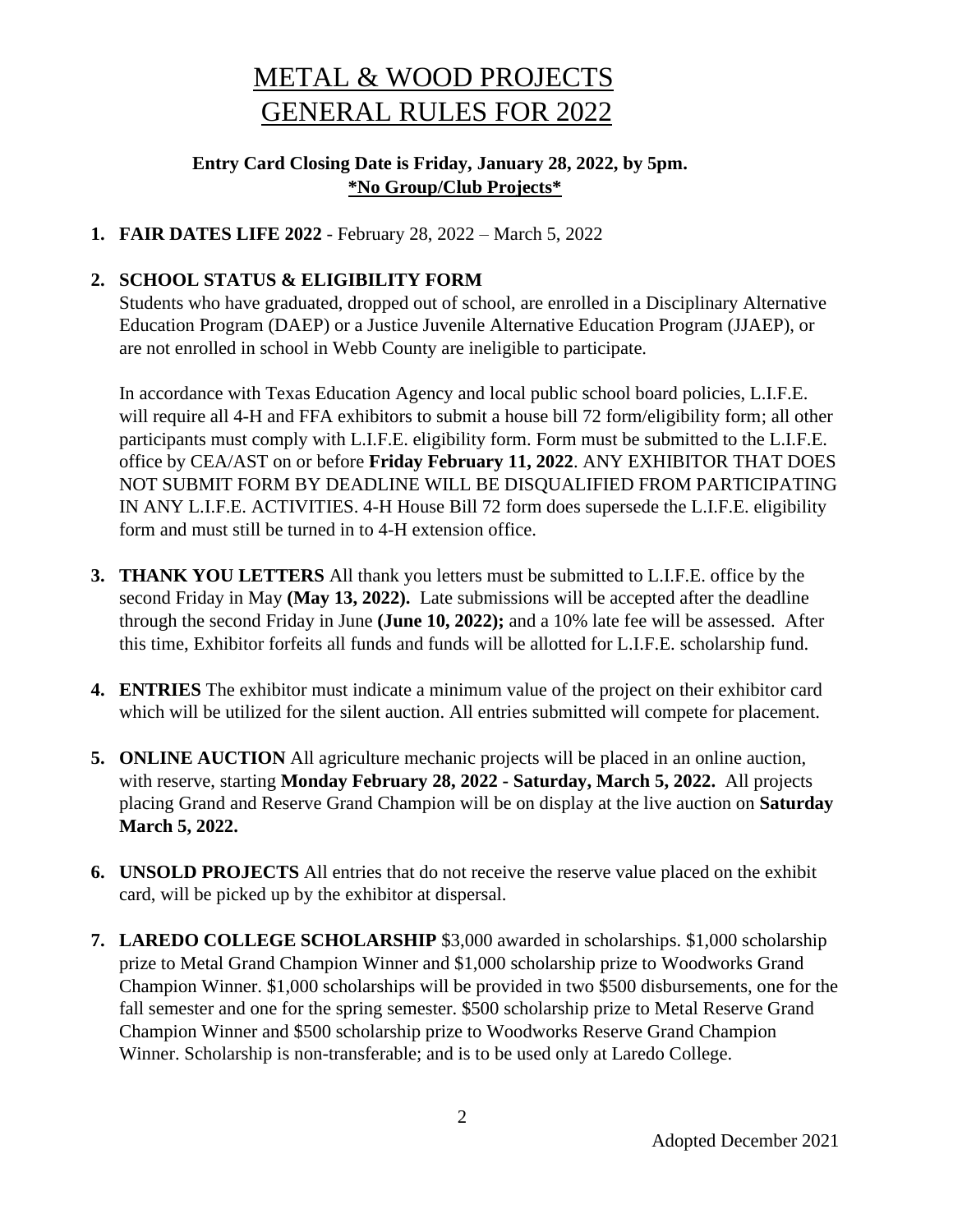#### **COVID-19 Information:**

The Laredo International Fair & Exposition is committed to the safety and health of our community. We are working hard to ensure we make the best possible decisions for the future of the Laredo International Fair & Exposition while ensuring the safety of our volunteers, event participants, and the community as a whole. In order to abide by all state, county, and CDC guidelines, it is very possible that we may have to experience a new or different type of show.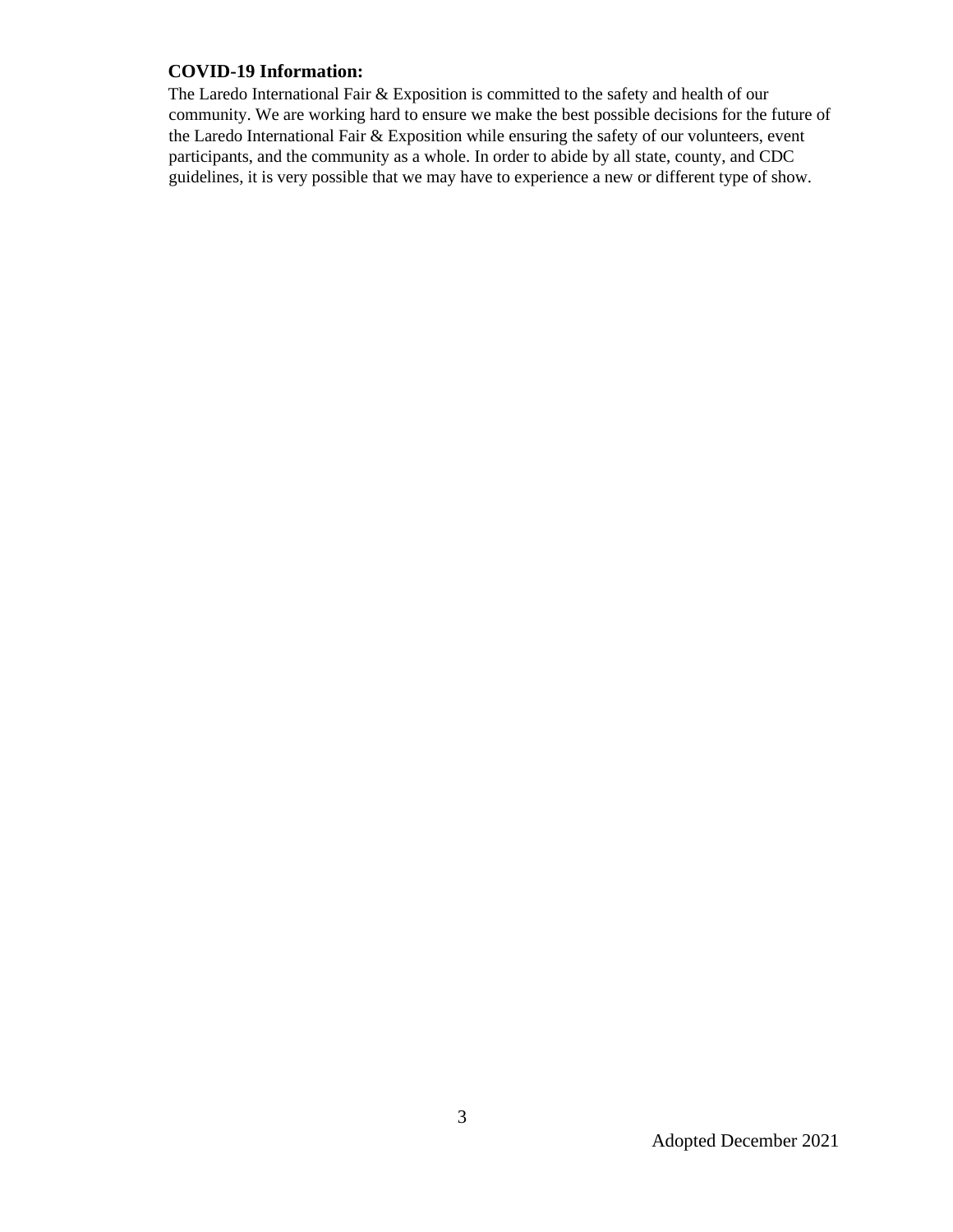## **TABLE OF CONTENTS**

| L.  | METAL AND WOODWORKING GENERAL RULES | Pg.5      |
|-----|-------------------------------------|-----------|
| П.  | <b>METAL SPECIAL RULES</b>          | $Pg. 6-7$ |
| Ш.  | <b>WOODWORKING SPECIAL RULES</b>    | $Pg. 8-9$ |
| IV. | <b>SALE</b>                         | Pg. $10$  |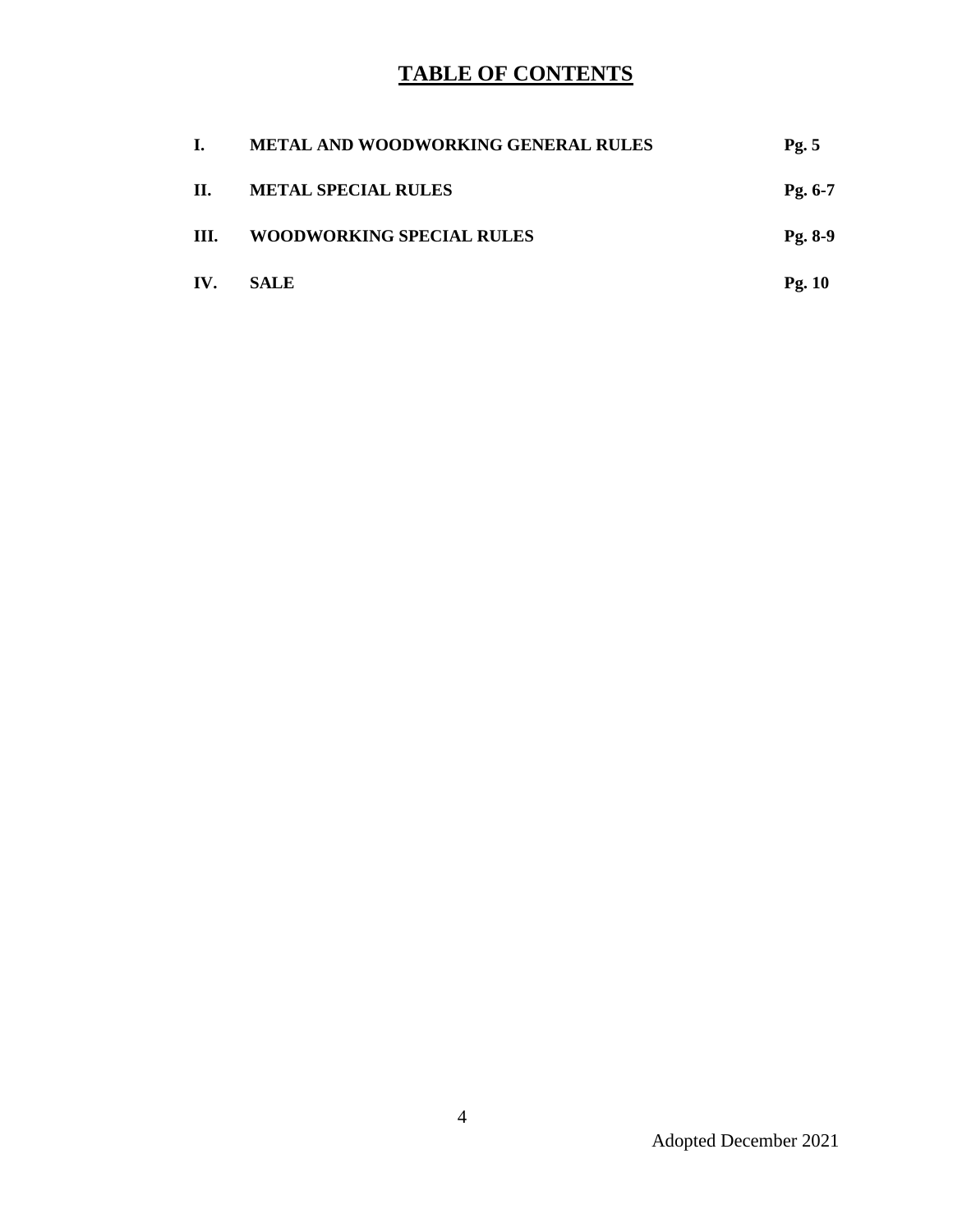#### I. **METAL AND WOODWORKING GENERAL RULES**

**1. COMPETITION** Competition is open to anyone actively enrolled and in good standing of 4-H, FFA, or any other Career and Technology Education (CTE) club or class of a school system. Any enrolled student in good standing may participate, contingent to the approval of the respective school. Exhibitor(s) must have individually built the project(s) in Webb County in accordance with the rules and regulations set by the Laredo International Fair  $\&$ Exposition.

#### **2. LIMIT OF ENTRIES**

- 2.1 Enter a total of two exhibits
- 2.2 Show only two exhibits which include Livestock, Poultry, Rabbits, Welding/Woodworking, Baking/Canning/Sewing.
- 2.3 Should exhibitor place in more than one project, the exhibitor may only sell one project.
- **3. SALE FEE** There will be a sale fee not to exceed 5% on all Metal or Woodworking projects sold at the online auction.
- **4. ENTRY FEE** An entry fee must be paid with an entry card and delivered by the CEA or AST. Entry fees must be paid by Cashier's Check, Postal Money Order, School District Check, or 4-H Club Check. Personal, Family or Business Checks will not be accepted.

| Division                    | Fee     |
|-----------------------------|---------|
| <b>Metal Projects</b>       | \$30.00 |
| <b>Woodworking Projects</b> | \$30.00 |

- **5. ENTRY CLOSING DATE** All entry cards and fees must be in the L.I.F.E. office by 5:00 P.M. on or before Friday February 11, 2022.
- **6. PROJECT DROP OFF** Exhibitors must drop off their project(s) **on Monday, February 28, 2022 from 8am – 11am**. No project will be accepted after 11am. **Judging will begin at 11:30am.**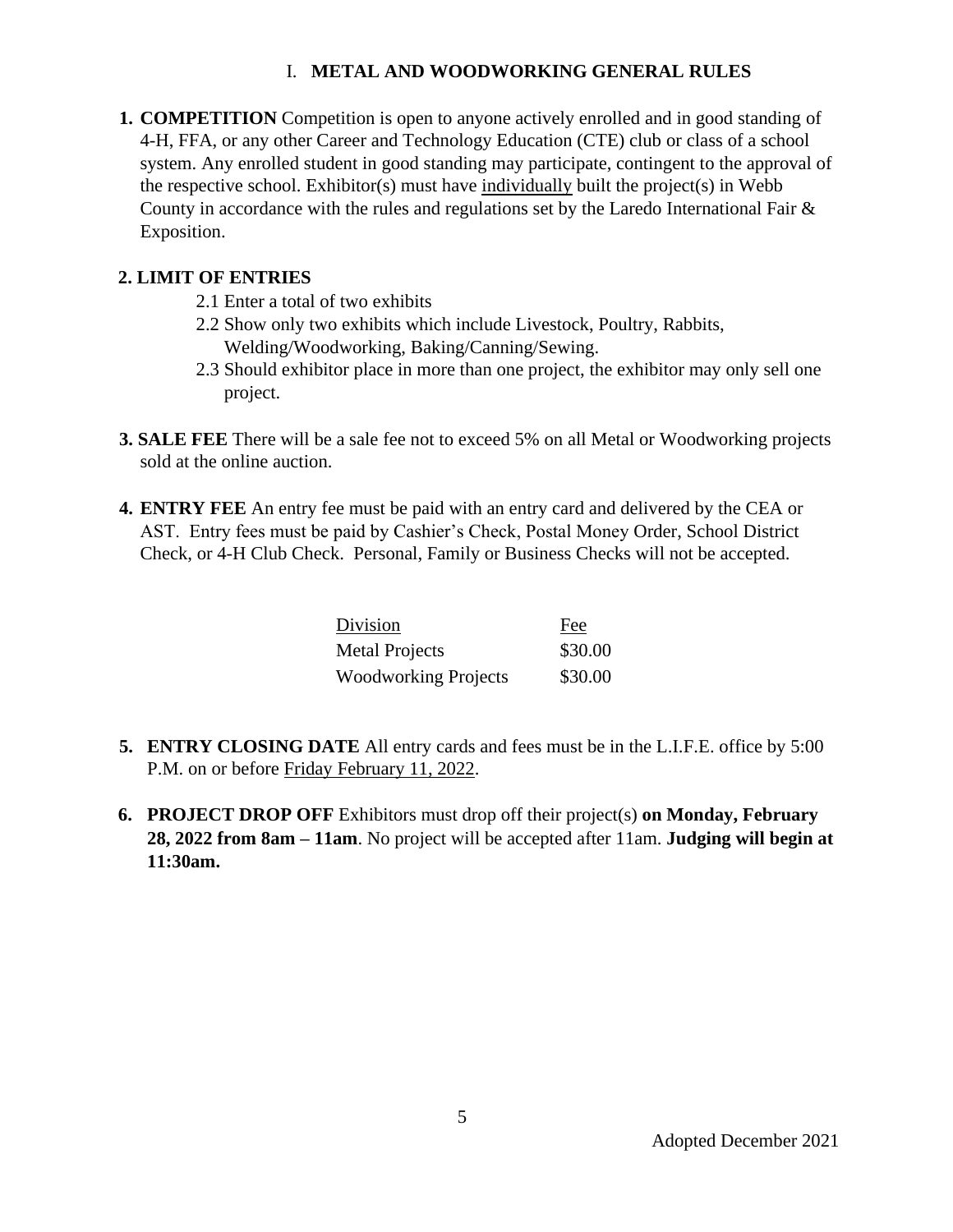#### **II. METAL PROJECT SPECIAL RULES**

- **1. ENTRIES** All entry cards and fees must be in the LIFE office by 5:00 pm on or before **closing date Friday, January 28, 2022.**
	- **1.1** A fee of \$30.00 must accompany the entry card
	- **1.2** Entry cards must be hand delivered by an Agriculture Science Teacher (AST) or Country Extension Agent (CEA)
	- **1.3** The exhibitor must have built the project under the supervision of an AST or CEA
	- **1.4** Any Combination Projects that consist of 50% or more metal will be categorized into Metal projects (the judge will determine this)
	- **1.5** Projects are subject to re-classification by judge at the time of show.
	- **1.6** Placing will be as follows: Each division will be awarded a  $1<sup>st</sup>$ ,  $2<sup>nd</sup>$ , and  $3<sup>rd</sup>$ place, with the 1<sup>st</sup> place of each division being eligible for Grand Champion. Once the Grand Champion has been chosen, the  $2<sup>nd</sup>$  place of the division that won Grand Champion will be eligible for Reserve Grand, along with the remaining  $1<sup>st</sup>$  place projects.
	- **1.7** All projects that do not place Grand or Reserve will be submitted to the online auction with a reserve.
- **2. SHOW** Metal Project judging will take place on **Monday, February 28, 2022. 2.1** The Competition will be divided into 6 divisions:
	- I. Trailers (Utility, or BBQ Pit)
	- II. BBQ pits and other cooking accessories
	- III. Livestock equipment (livestock pens, gates, chutes, crates)
	- IV. Metal furniture (benches, fire pits, terraces, racks, etc.)
	- V. Wildlife/Hunting accessories (deer feeders, traps, blinds, etc.)
	- VI. Vehicle Accessories
	- **2.2** Each Exhibit will be judged on its merits.
	- **2.3** Project Requirements:

 $\epsilon$ 

- **2.3.1** Project Record Book
	- i. Design Plans
	- ii. Bill of Materials
	- iii. Photos showing stages of construction (minimum of three photos)
		- Beginning of project
		- Middle of project
		- Final product
		- Other photos throughout the project are encouraged.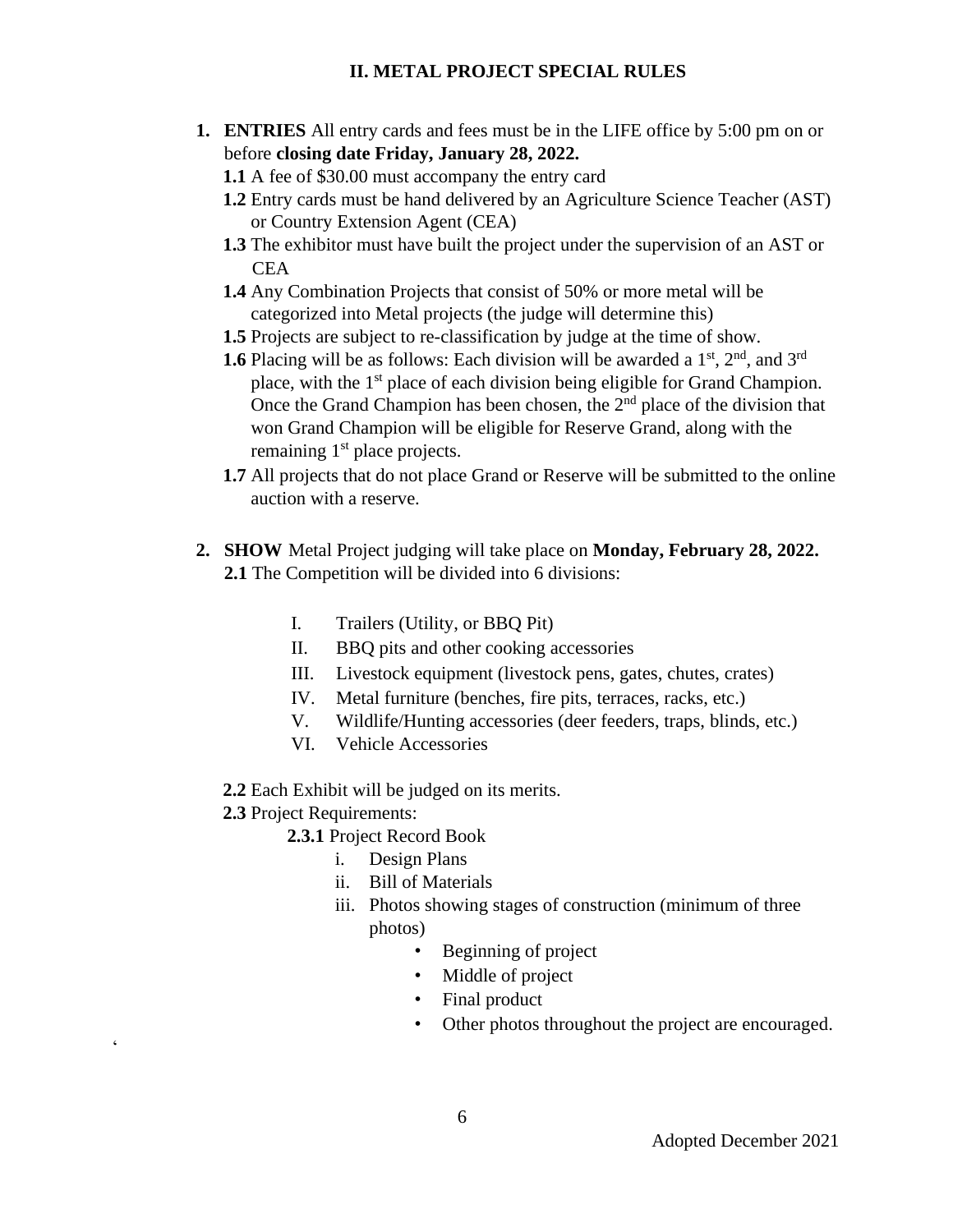## **2.3.2** Exhibitor Information

i. All projects are to be identified with individual exhibitor card.

## **2.3.3** Safety

i. Appropriate and safe displays must be provided for projects that need support.

.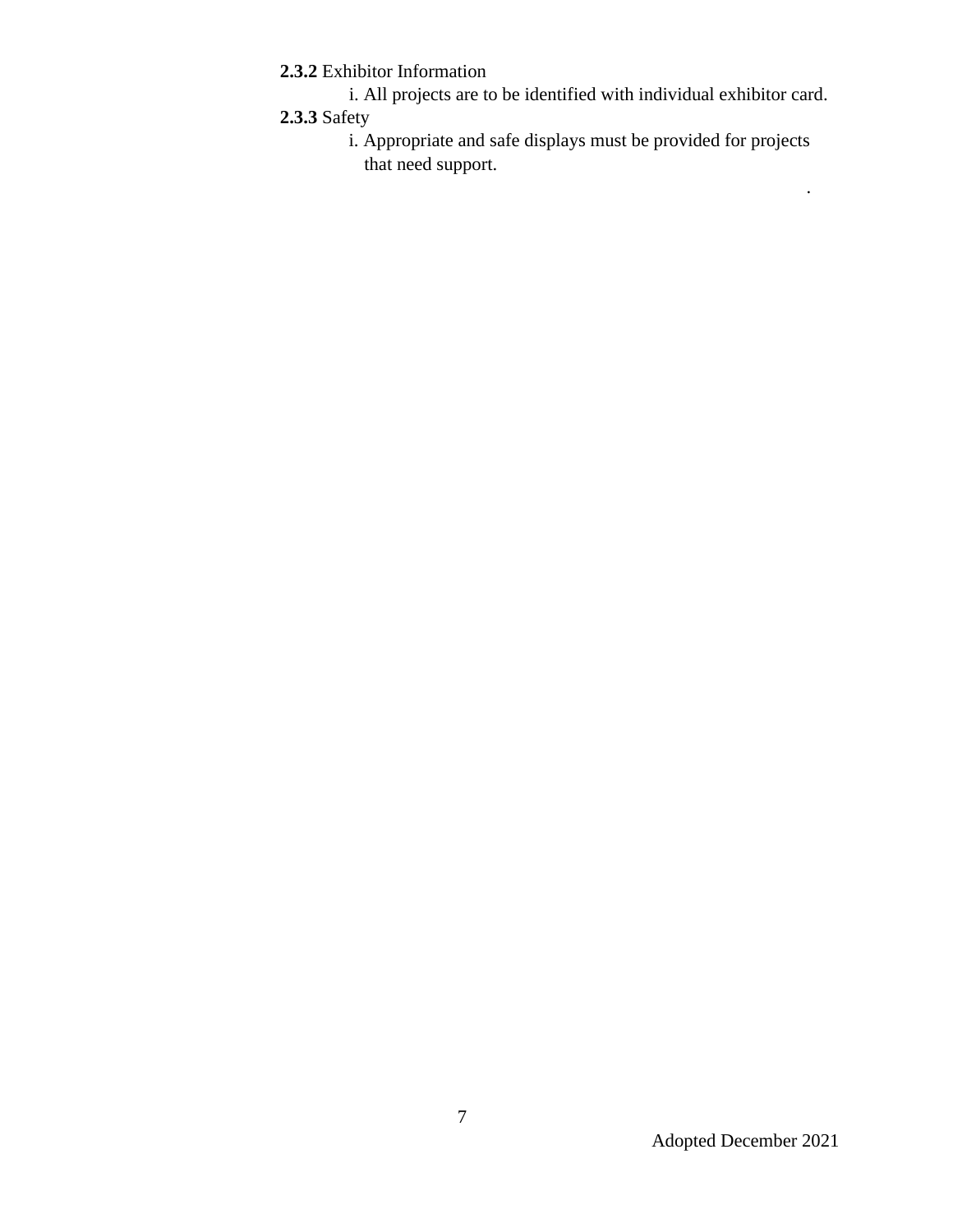#### **III. WOODWORK PROJECTS SPECIAL RULES**

- **1. ENTRIES** All entry cards and fees must be in the LIFE office by 5:00 pm on or before **closing date Friday, January 28, 2022.**
	- **1.1** A fee of \$30.00 must accompany the entry card
	- **1.2** Entry cards must be hand delivered by an Agriculture Science Teacher (AST) or Country Extension Agent (CEA)
	- **1.3** The exhibitor must have built the project under the supervision of an AST or CEA
	- **1.4** Any Combination Projects that consist of 50% or more wood will be categorized into wood projects (the judge will determine this)
	- **1.5** Projects are subject to re-classification by judge at the time of show.
	- **1.6** Placing will be as follows: Each division will be awarded a  $1<sup>st</sup>$ ,  $2<sup>nd</sup>$ , and  $3<sup>rd</sup>$  place with the 1<sup>st</sup> place of each division being eligible for Grand Champion. Once the Grand Champion has been chosen, the  $2<sup>nd</sup>$  place of the division that won Grand Champion will be eligible for Reserve Grand, along with the remaining  $1<sup>st</sup>$  place projects.
	- **1.7** All projects that do not place Grand or Reserve will be submitted to the online auction with a reserve.
- **2. SHOW** Woodwork project judging will take place on **Monday, February 28, 2022. 2.1** The Competition will be divided into 6 divisions
	- I. Tables
	- II. Benches
	- III. Chairs
	- IV. Patio Accessories (terraces, bars, swings, etc)
	- V. Other Indoor Furnishings (cabinets, saddle racks, etc)
	- VI. Other Outdoor Furnishings (dog houses, show boxes, etc.)
	- **2.2** Each Exhibit will be judged on its merits.
	- **2.3** Project Requirements:
		- **2.3.1** Project Record Book
			- i. Design Plans
			- ii. Bill of Materials
			- iii. Photos showing stages of construction (minimum of three photos)
				- Beginning of project
				- Middle of project
				- Final product
				- Other photos throughout the project are encourage.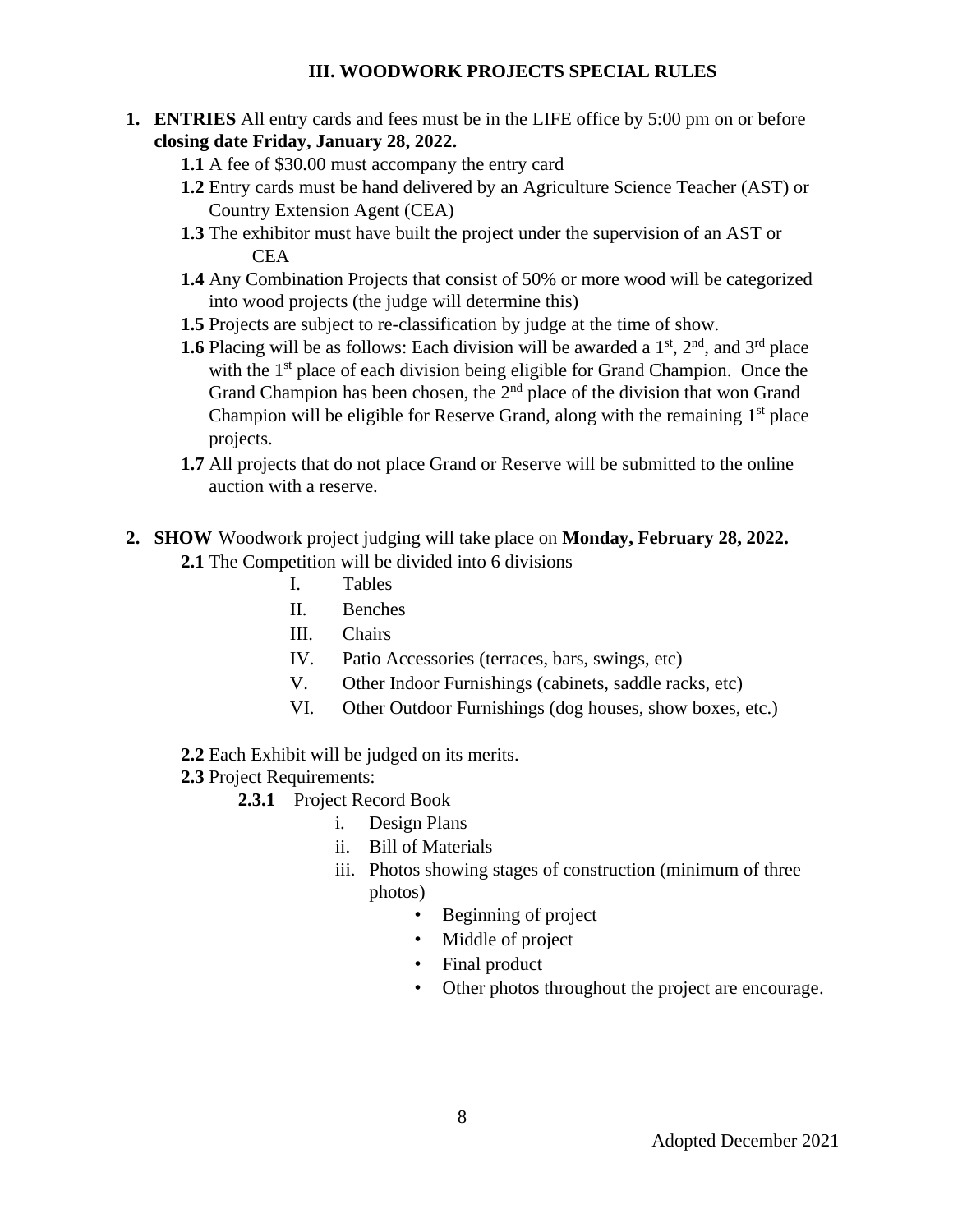- **2.3.2** Exhibitor Information
	- i. All projects are to be identified with individual exhibitor card.
- **2.3.3** Safety
	- i. Appropriate and safe displays must be provided for projects that need support